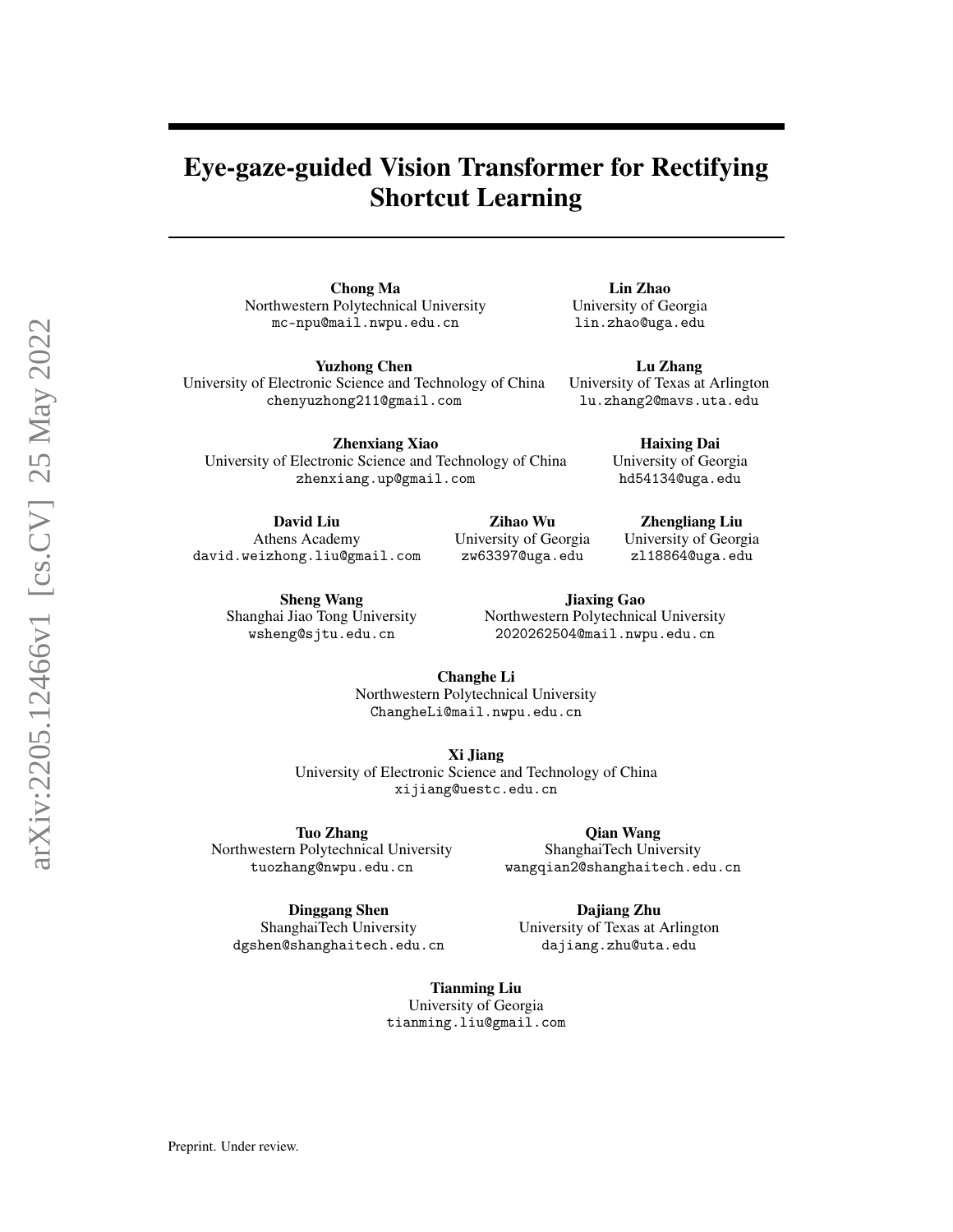## Abstract

Learning harmful shortcuts such as spurious correlations and biases prevents deep neural networks from learning the meaningful and useful representations, thus jeopardizing the generalizability and interpretability of the learned representation. The situation becomes even more serious in medical imaging, where the clinical data (e.g., MR images with pathology) are limited and scarce while the reliability, generalizability and transparency of the learned model are highly required. To address this problem, we propose to infuse human experts' intelligence and domain knowledge into the training of deep neural networks. The core idea is that we infuse the visual attention information from expert radiologists to proactively guide the deep model to focus on regions with potential pathology and avoid being trapped in learning harmful shortcuts. To do so, we propose a novel eye-gaze-guided vision transformer (EG-ViT) for diagnosis with limited medical image data. We mask the input image patches that are out of the radiologists' interest and add an additional residual connection in the last encoder layer of EG-ViT to maintain the correlations of all patches. The experiments on two public datasets of INbreast and SIIM-ACR demonstrate our EG-ViT model can effectively learn/transfer experts' domain knowledge and achieve much better performance than baselines. Meanwhile, it successfully rectifies the harmful shortcut learning and significantly improves the EG-ViT model's interpretability. In general, EG-ViT takes the advantages of both human expert's prior knowledge and the power of deep neural networks. This work opens new avenues for advancing current artificial intelligence paradigms by infusing human intelligence.

Keywords: ViT, Eye Tracking, Generalizability, Interpretability, Shortcut Learning

## 1 Introduction

Deep neural networks have been widely used and achieved remarkable successes in many fields including natural language processing, computer vision, and medical imaging  $[21]$ , among others. Recent studies suggest that deep neural networks may be prone to learning the shortcut knowledge  $[8]$  such as the spurious correlations between the background and objects in the image (e.g., cows usually stand on the grass land) rather than intended relevant features. For example, some empirical works revealed that background is a harmful shortcut which drastically affects the deep learning model's performance in a negative way  $[27, 55]$  $[27, 55]$  $[27, 55]$ . The harmful shortcut knowledge, on the one hand, may not be able to generalize to new domains and tasks, and thus degenerates the performance in some scenarios such as few-shot learning (FSL). On the other hand, it jeopardizes the interpretability of the model and prevents humans from validating its underlying reasoning which is crucial in many applications, e.g., disease diagnosis in medical imaging.

Medical imaging analysis is a representative scenario where the harmful shortcut learning should be rectified because the generalizability and interpretability are highly desired and required, considering the scarcity of the clinical data (e.g., MR images with pathology) and the importance of reliability and transparency in clinical applications. The literature has already reported the existence of shortcuts in medical imaging applications  $[26, 41, 57]$  $[26, 41, 57]$  $[26, 41, 57]$  $[26, 41, 57]$  $[26, 41, 57]$ . For example, in [\[57\]](#page-13-1), convolutional neural networks (CNNs) were employed to detect pneumonia and performed well with extremely high accuracy on the chest X-rays from a group of hospitals. However, it failed to generalize to the X-rays from other external hospitals with much lower performance: CNNs unexpectedly learned to detect a hospital-specific metal token at the corner of scans and utilized it for disease prediction indirectly [\[57,](#page-13-1) [8\]](#page-11-1). To motivate the work in this paper, in Fig. [1,](#page-2-0) we also visualize four samples of harmful shortcuts learned by vision transformer (ViT) [\[5\]](#page-10-0) model which are the medical images' background.

To solve this problem, one possible way is to enforce the model to concentrate on task-related objects or features by using prior knowledge  $[27]$ . For example, when conducting the diagnosis on medical images, the positions of eye-gaze from radiologists can be leveraged as additional domain knowledge. The rationale is that these positions are the regions-of-interest (ROIs) from a radiologist's perspective, which might be highly related to potential pathology. The domain knowledge embedded in ROIs from an expert is naturally interpretable and generalizable because it reaches the professional standard and has been validated and widely used in longstanding clinical practice. Some recent deep learning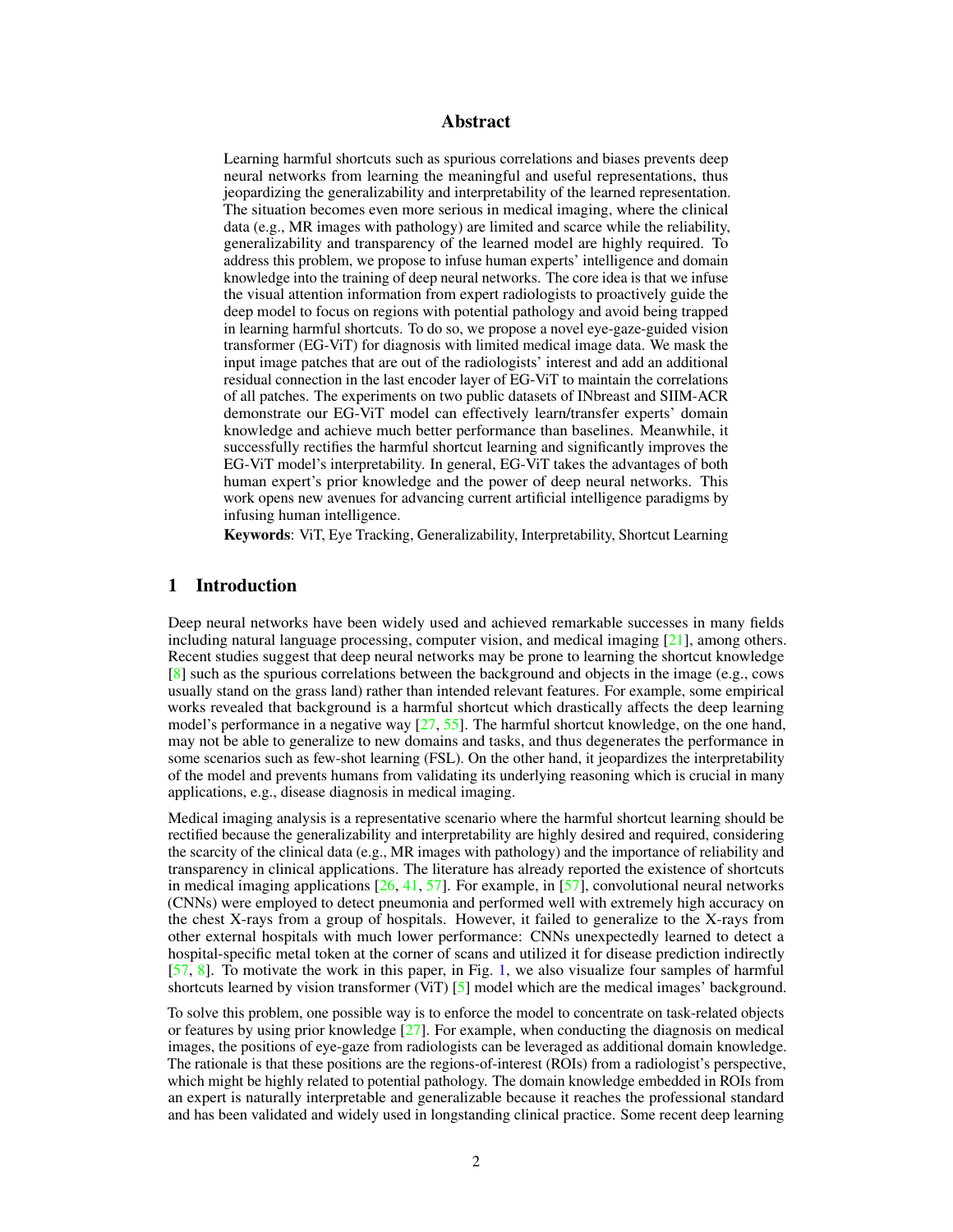

<span id="page-2-0"></span>Figure 1: Illustration of the shortcuts learned by ViT model. The left columns are the source images from the public INbreast dataset. The images in the middle column correspond to the model's attention derived from Grad-CAM. It is observed that the model focuses on background shortcuts (yellow arrows) rather than the valid breast tissues. The right columns are the Grad-CAM derived from our EG-ViT model. The regions of interests (ROIs) by radiologist are denoted by white arrows.

studies have already integrated eye-gaze of radiologists to improve the performance of medical image analysis [\[13,](#page-11-2) [53\]](#page-13-2). However, an effective way of proactively infusing the expert's domain knowledge into deep learning processes to avoid harmful shortcut learning is still much needed.

In this paper, we propose an intuitive and effective method to infuse the domain knowledge of an expert with the training of deep learning models for FSL on disease diagnosis. Based on vision transformer (ViT) [\[5\]](#page-10-0), we introduce a novel eye-gaze-guided vision transformer (EG-ViT) model which applies an eye-gaze mask to input image patches to screen out those irrelevant to radiologist's visual attention and guide the model to focus on patches that are highly related to potential pathology. Meanwhile, a residual connection between the unmasked input and the last ViT encoder layer is intentionally added to retain the relationships of all patches. In this way, the EG-ViT model takes the advantages of both human expert's prior knowledge and the power of data-intensive ViT model, thus avoiding the harmful shortcut learning and infusing the expert's domain knowledge in a more effective manner. We evaluate the proposed EG-ViT on two public datasets, namely, INbreast [\[34\]](#page-12-3) and SIIM-ACR [\[50\]](#page-13-3). Our extensive experiments demonstrate that the proposed EG-ViT model significantly improves the diagnosis accuracy in the FSL scenarios and successfully avoids the harmful shortcut learning compared with the baseline ViT models (Fig. [1\)](#page-2-0).

In general, the main algorithmic and methodological novelties and contributions of our work are:

- We infuse the human expert's prior knowledge to guide the EG-ViT focusing on the patches with potential pathology. This design avoids the harmful shortcut learning and improves the generalizability and interpretability of the EG-ViT model with higher performance.
- The proposed EG-ViT model only introduces the mask operation and an addition residual connection, thus allowing the inheritance of the parameters from a pre-trained vanilla ViT model without any additional cost.
- Our method provides novel insights and a general framework for infusing human expert's domain knowledge into data-intensive and large-scale deep learning models such as ViT. Our work unlocks new paths for advancing current artificial intelligence paradigms by infusing human intelligence.

## 2 Related Works

#### 2.1 Shortcut Learning

Deep neural networks often solve the task-specific problem, e.g., image classification, by learning the shortcuts such as the correlations of cows and grass instead of the intended solution, e.g., the features from cows [\[8\]](#page-11-1). Recently, the shortcut in deep learning models gains increasing attention across the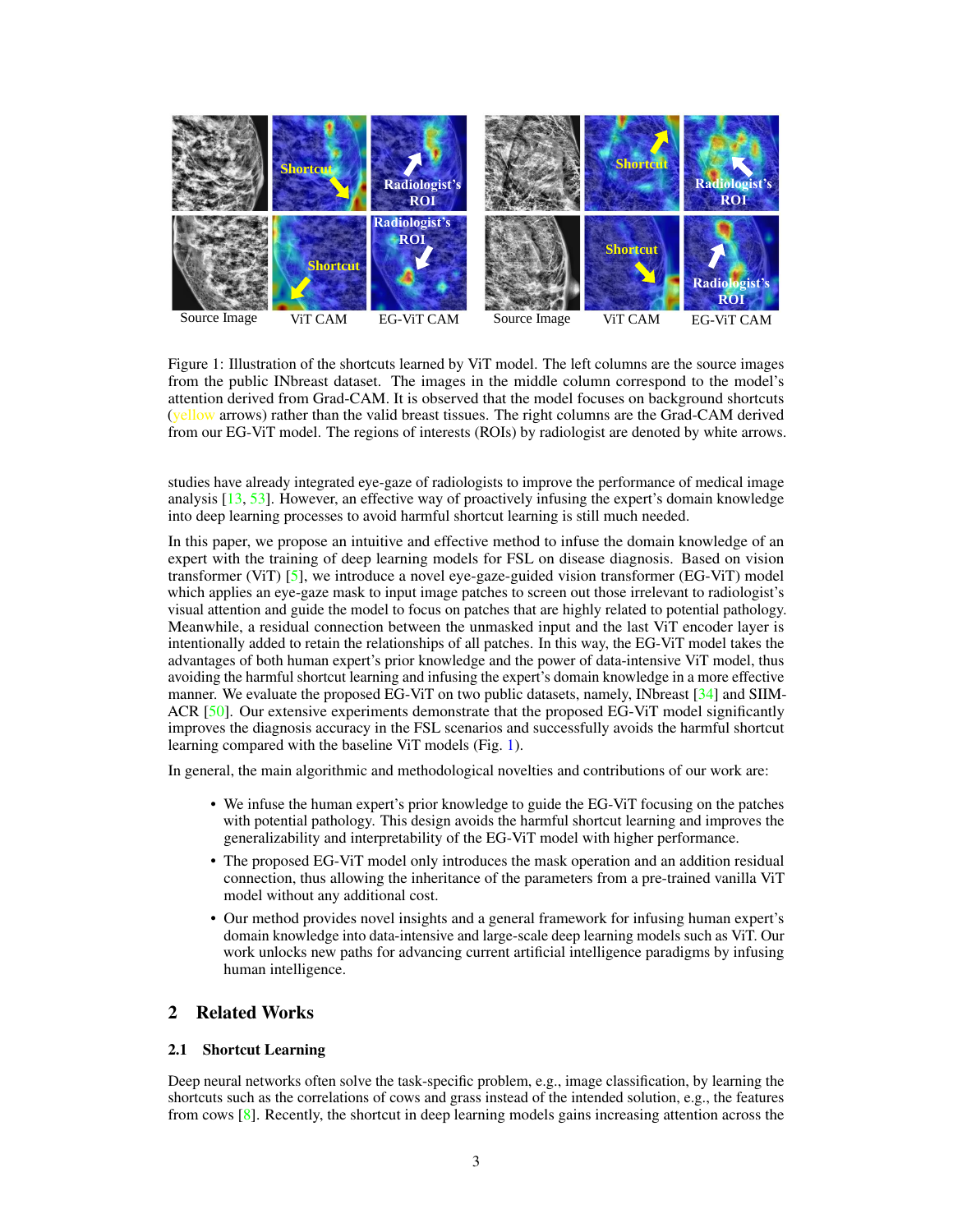deep learning field from computer vision (CV)  $[3, 32, 55]$  $[3, 32, 55]$  $[3, 32, 55]$  $[3, 32, 55]$  $[3, 32, 55]$ , natural language processing (NLP)  $[31, 36]$  $[31, 36]$  $[31, 36]$ to reinforcement learning [\[1\]](#page-10-2). To date, various methods have been devised to mitigate the negative effects of shortcuts  $[27]$ . For example, in  $[27]$ , a framework named COSOC was proposed to tackle this shortcut problem by extracting the foreground objects in images to get rid of background-related shortcuts based on a contrastive learning approach. [\[7\]](#page-10-3) proposed a measurement for quantifying the shortcut degree, with which a shortcut mitigation framework was introduced for natural language understanding (NLU). [\[47\]](#page-13-4) forces the network to learn the necessary features for all the words in the input to alleviate the shortcut learning problem in supervised Paraphrase Identification (PI). In the medical imaging field, prior works also suggested the existence of shortcuts and proposed the strategies to neutralise shortcut learning such as removing the bias in the training dataset  $[26, 35, 41]$  $[26, 35, 41]$  $[26, 35, 41]$  $[26, 35, 41]$  $[26, 35, 41]$ .

#### 2.2 Vision Transformer

Since ViT [\[5\]](#page-10-0) was published, transformer structure has been receiving increasing attention from the computer vision community  $[9]$ . Recently, several effective strategies have been proposed to improve model performance and efficiency in image classification, such as knowledge distillation in DeiT [\[52\]](#page-13-5), depth-wise convolution in CeiT [\[56\]](#page-13-6), shifted windows in Swin Transformer [\[25\]](#page-11-4), and tree-like structure in NesT [\[58\]](#page-13-7). However, the data-intensive characteristic of ViT makes it challenging to adapt to the target domain quickly with a limited amount of labeled data. The methods of distillation approach  $[52]$ , smoothing the loss landscapes at convergence  $[2]$ , and incorporating CNNs like CCT  $[10]$  and local-ViT  $[23]$  have been proposed to reduce the demand for extensive training data to a certain extent. Nonetheless, fast adaption to the target domain for FSL still requires more innovative and effective methods to reduce the demand for training data.

In the medical imaging domain, ViT-style models have been explored in computer-aided diagnosis tasks on the chest X-ray (CXR) images [\[46\]](#page-13-8). Krishnan et al. [\[17\]](#page-11-7) and Park et al. [\[39\]](#page-12-8) utilize ViT-based models to achieve higher COVID-19 classification accuracy through CXR images. COVID-Transformer [\[48\]](#page-13-9) and xViTCOS [\[33\]](#page-12-9) have been proposed to further improve classification accuracy and focus on diagnosis-related regions. However, there is still much room for improvement to train ViT models in a small dataset, such as medical imaging dataset.

### 2.3 Eye Tracking in Radiology

Visual diagnosis plays a central role in radiology, and eye-tracking procedures have proven to be a valuable tool in the study of visual diagnostic processes in radiology for decades [\[18\]](#page-11-8). Back in 1978, Nodine et al. [\[37\]](#page-12-10) proposed a three-stage theory of visual search and detection, that is, distinguishing between initial overall pattern recognition, focused attention to image details, and final decision making. Then, the global-focal search models [\[51,](#page-13-10) [20,](#page-11-9) [6\]](#page-10-5) further optimized the interpretation of eye-movement behavior. They also found that experts can quickly locate potential lesions with a global search and use a larger functional field of view and more conceptual knowledge than novices to find abnormalities. Krupinski [\[19\]](#page-11-10) reported that in mammograms with more than one lesion, experts showed more comparison scanning between the left and right breast. Kok et al. [\[15\]](#page-11-11) found that experts' visual search patterns were more diffuse than novices. Then the authors [\[16\]](#page-11-12) showed that experts searched normal CXR more systematically than novices. Overall, existing literature studies of eye movement in radiology and inter-individual variation provide sufficient justification to integrate this wealth of ancillary information in computer-aided diagnostic (CAD) systems in radiology.

With the rise of deep learning in CAD, the combination with eye movement is also increasing. Mall et al. [\[29\]](#page-12-11) modeled the visual search behavior of radiologists and their interpretation of mammography using CNNs. Furthermore, they  $[30]$  investigated the relationship between human visual attention and CNNs in finding lesions in mammography. Recently, Karargyris et al. [\[14\]](#page-11-13) developed a dataset with CXR, gaze, and text diagnosis reports. They proposed a multi-task framework which predicted gaze and diagnosed diseases at the same time. Wang et al. [\[53\]](#page-13-2) used radiologists' visual attention to supervise the CNN's attention via an attention consistency module, thus improving the diagnosis performance in osteoarthritis assessment of knee X-ray images.

#### 2.4 Few-Shot Learning in Medical Imaging

FSL is proposed for learning with only a few samples [\[54\]](#page-13-11). Therefore, FSL is quite suitable for medical image classification due to the difficulty of obtaining a dataset with large and consistently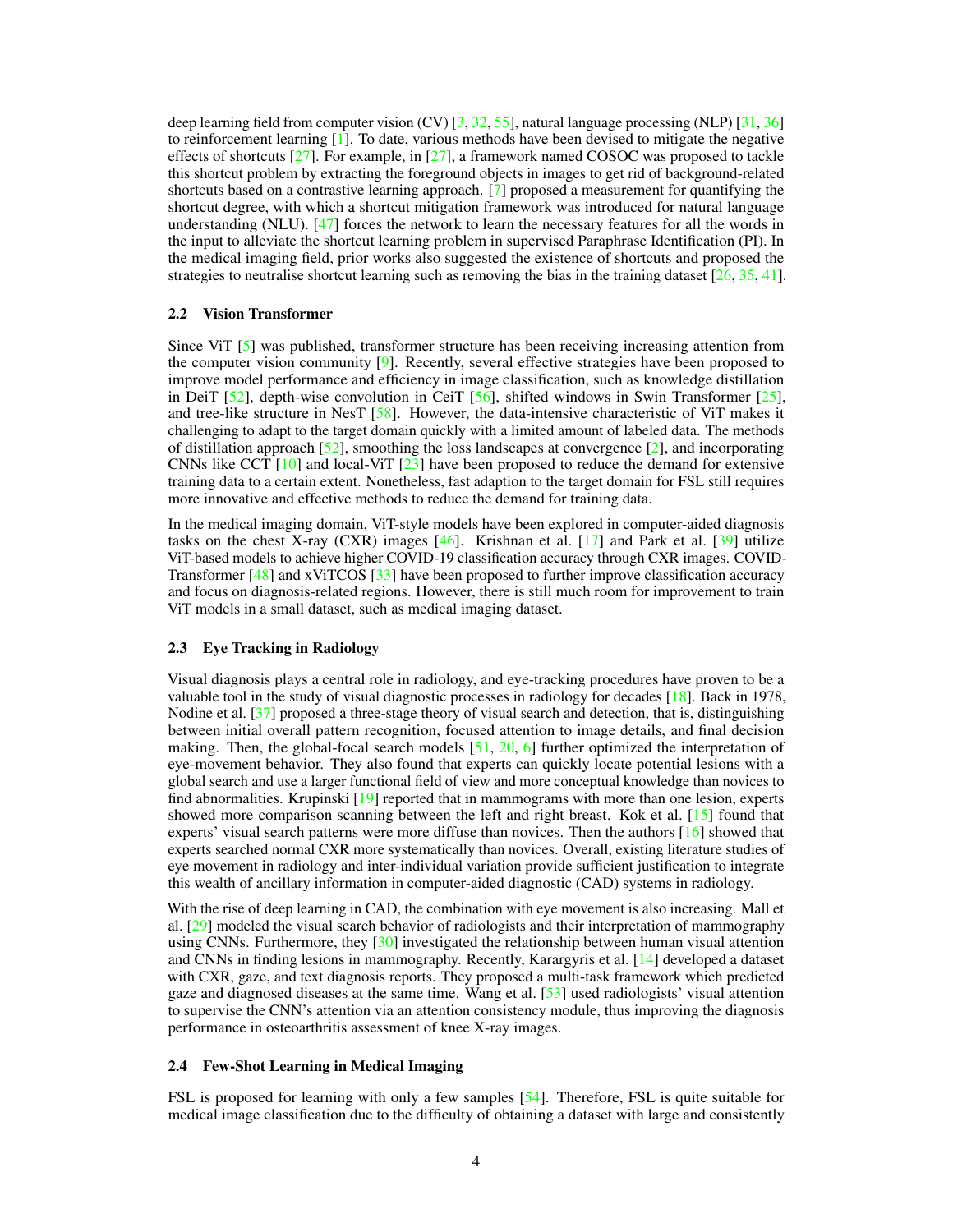labeled medical images. Ma et al.  $[28]$  adopts a k-Nearest-Neighbor attention pooling layer to construct the AffinityNet model, which can learn from a small number of training data and perform well in generalization. Puch et al. [\[40\]](#page-12-14) applies an FSL model based on Triplet Network to accomplish classification of brain images. MetaCOVID [\[49\]](#page-13-12), which is an FSL model based on Siamese Network, is proposed to classify COVID-19 cases from CXR images, and achieves a promising performance. The methods mentioned above mainly uses CNNs to extract features and they may have limited interpretability of the model. Li et al. [\[22\]](#page-11-14) present polymorphic transformer, which exists between feature extractor and a task head and reduces the gap between different domains. This work achieves high performance on medical segmentation tasks and shows the flexibility of transformer in FSL. Although transformer-based FSL has made great progress in computer vision, more works are needed to take the full advantage of the powerful representation learning capability of ViT in medical imaging.

## 3 Method

The method section is organized as follows: We firstly illustrate the design of EG-ViT in Section [3.1.](#page-4-0) Then, we introduce the pre-processing of eye-gaze data and the generation of eye-gaze mask in Section [3.2.](#page-5-0)

#### <span id="page-4-0"></span>3.1 Eye-Gaze-Guided Vision Transformer

We introduce the detailed architecture of the proposed EG-ViT in this subsection. Compared with natural images, medical images generally have a higher resolution while pathology such as lesions usually locates in a small region with a noisy background, making it difficult for the extraction of the meaningful features. To avoid learning the useless or harmful shortcuts rather than intended meaningful features, an intuitive idea is to guide the model to focus on the regions that are potentially related to pathology based on prior domain knowledge. The visual attention from a radiologist during the diagnosis can provide such domain knowledge as the guidance for model training. In this paper, we implement this idea by introducing a eye-gaze guided mask on input image patches and an additional residual connection on the EG-ViT model. The architecture of EG-ViT model is shown in Fig. [2.](#page-4-1)



<span id="page-4-1"></span>Figure 2: The architecture of our EG-ViT model. The eye-gaze points are collected and pre-processed to generate the eye-gaze heat map as masks. Then, we applied the mask to the patches derived from the original image to screen out the patches that may not be related to pathology and radiologists' interest. The masked image patches (highlighted by red rectangular) are treated as input to the transformer encoder layer. Note that to maintain the relationships among all the patches, we added an additional residual connection (highlighted by red arrow) between the input and the last encoder layer.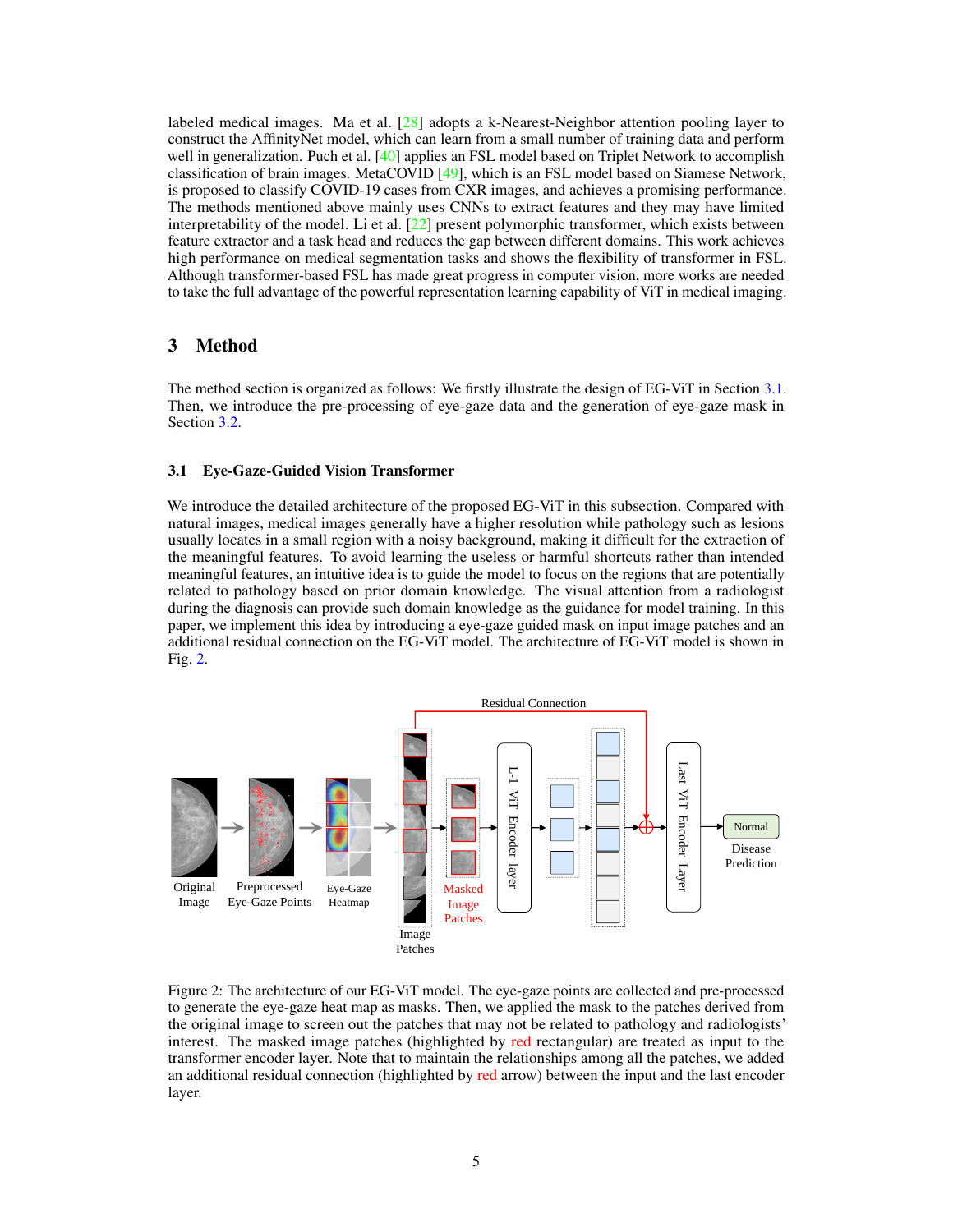#### 3.1.1 Eye-Gaze Guided Mask Operation

With the eye-gaze guided mask, we can perform a mask operation on the input patches of the ViT model. Specifically, the input image can be divided into N patches where  $N = (H \times W)/P^2$  is the patch numbers,  $H$  and  $W$  are the height and weight of images,  $P$  is the patch size. The ViT model maps the images patches  $x_p^i$  ( $i = 1, 2, \cdots, N$ ) to *D* dimension patch embedding  $z_0 \in \mathbb{R}^{(N+1) \times D}$ (contacted with a class token) with a trainable linear projection  $E \in \mathbb{R}^{HWC \times D}$  where C is the channels of the images:

$$
z_0 = [x_{class}; x_p^1 E; x_p^2 E; \cdots; x_p^N E] + E_{pos}
$$
 (1)

where  $z_0^0 = x_{class} \in \mathbb{R}^N$  is the *class* token for classification and  $E_{pos} \in \mathbb{R}^{(N+1) \times D}$  is the learnable position embedding. Then, the embedding of the input image patch  $z_0$  is masked as:

$$
\tilde{z}_0 = [z_0^0; z_0^{1:N} \odot mask]
$$
\n(2)

where  $mask \in \mathbb{R}^N$  is the binary eye gaze mask detailed in Section [3.2](#page-5-0) and  $z_0^{1:N}$  =  $[x_p^1E; x_p^2E; \dots; x_p^N E]$  is the image embedding patches. The masked patch embedding  $\tilde{z}_0$  is then input into the first layer of ViT encoder, forcing the model focus on the corresponding patches with potential pathology.

#### 3.1.2 Residual Connections Preserving Global Features

For vision transformer  $[5]$ , the forward propagation of each transformer encoder layer can be written as:

$$
\tilde{z}'_l = MSA(LN(\tilde{z}_{l-1})) + \tilde{z}_{l-1} \tag{3}
$$

$$
\tilde{z}_l = MLP(LN(\tilde{z}_l')) + \tilde{z}_l' \tag{4}
$$

where  $\tilde{z}'_l$  is the *l*-th layer's masked embedding patches.  $MSA$ ,  $MLP$  and  $LN$  are the multiheaded self-attention, multilayer perceptron, and layer norm in each block.

However, masking some patches in the first layer results in a risk of missing useful background information and positional relationships among blocks. Inspired by  $[12, 11]$  $[12, 11]$  $[12, 11]$ , we add the whole initial embedding patches back to the last layer's embedding patches to retain global information and maintain the correlations of all patches. Therefore, the input embedding patch of last transformer encoder  $\hat{z}_{l-1}^i$  (*i*=0,1,2 · · · N) can be written as:

$$
\hat{z}_{l-1}^{i} = \begin{cases}\n\tilde{z}_{l-1}^{0}, & if \ i = 0 \\
z_0^{i}, & if \ mask_i = 0 \\
\tilde{z}_{l-1}^{i} + z_0^{i}, & otherwise\n\end{cases}
$$
\n(5)

where  $\hat{z}_{l-1}$  and  $\tilde{z}_{l-1}$  are the after and before additive operations of the embedding patches before the last transformer encoder.

#### 3.1.3 Pre-training and Fine-tuning Style

It should be noted that we do not add any additional parameters to the model, thus allowing our model to inherit the parameters of the pre-trained model directly without additional operation. Also, the computation of the transformer model is related to the number of patches, and by adding a mask, we also reduce the computation of ViT. Pre-training models on large datasets and fine-tuning on specific dataset is a popular paradigm for FSL. In this study, we initialize the model parameters with the model pre-trained on ImageNet-1K [\[43\]](#page-12-15).

#### <span id="page-5-0"></span>3.2 Generation of Eye-Gaze Guided Mask

As discussed in Section [3.1,](#page-4-0) the visual attention of radiologist plays a central role in our EG-ViT model which provides a wealth of expert's domain knowledge. Here, we introduce the steps to generate the eye-gaze guided mask used in our model.

Firstly, the eye-tracking data (i.e., the eye-gaze points) is collected when the radiologist read the medical images such as X-ray for diagnosis. More details for eye-tracking data acquisition can be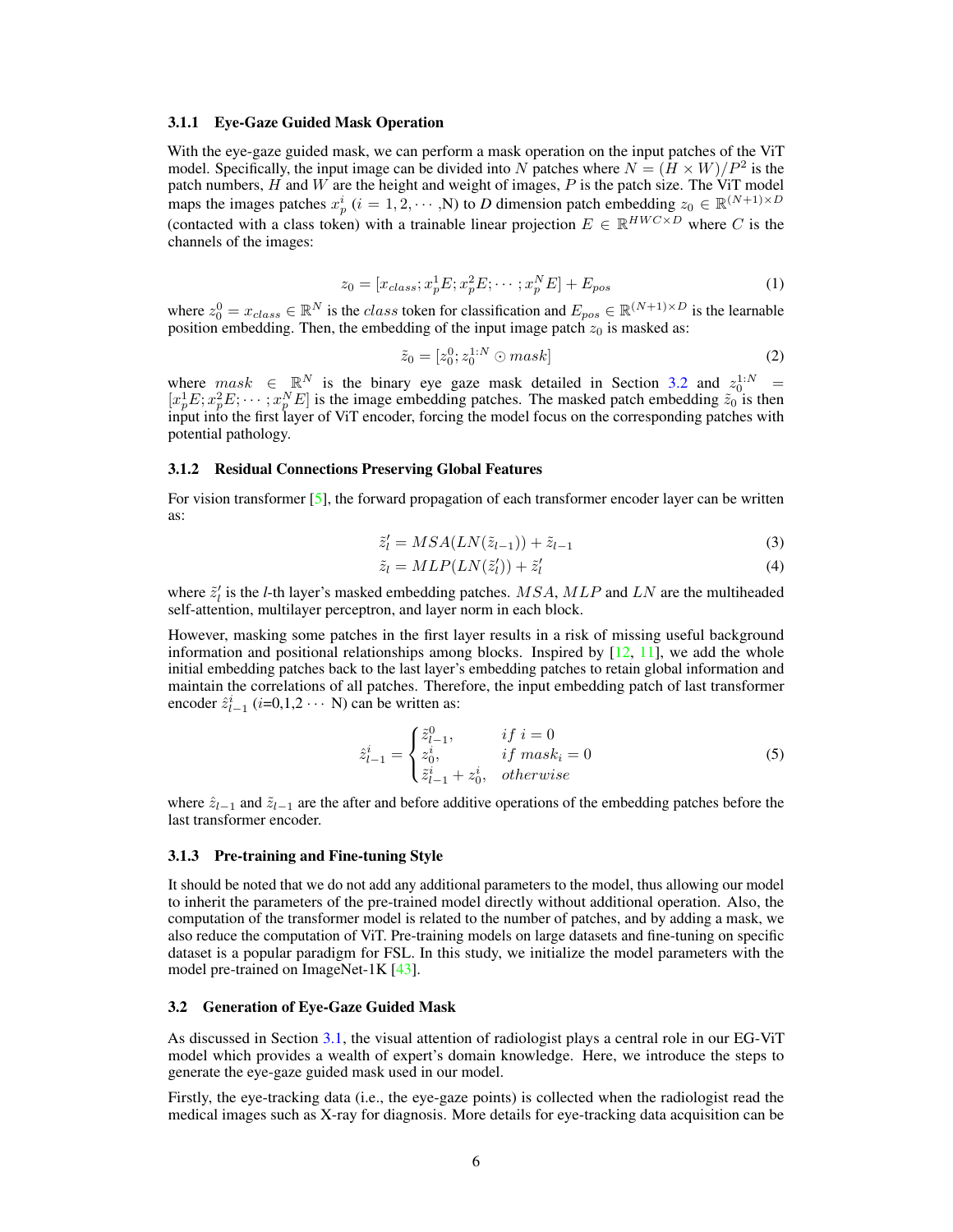found in supplemental materials. With the raw eye gaze points from the eye tracker, we filter the eye movements such as Saccades, Smooth Pursuits Nystagmus [\[42\]](#page-12-16), and only keep Fixations of radiologists (red dots in Fig. [3\)](#page-6-0) by using the well-established I2MC [\[38\]](#page-12-17) method.



<span id="page-6-0"></span>Figure 3: The generation of gathered/separated eye-gaze masks. The eye-gaze heat map is firstly cropped into the size of  $224 \times 224$ , based on which gathered/separated eye-gaze masks are generated, respectively. Then, these eye-gaze masks are used to mask the corresponding patch embedding, which is the input to the EG-ViT encoder layer.

Then, the eye-gaze heatmap is generated by Gaussian filtering of the eye-gaze scatter points as shown in Fig. [3.](#page-6-0) Next, to facilitate the training of the model, we crop a ROI from both the original image and eye-gaze heat maps. As the patch embedding layer maps the input image to  $14 \times 14$ , we also resize the eye-gaze heat map to  $14 \times 14$ .

Last, as shown in Fig. [3,](#page-6-0) the binary Separated Eye-Gaze Mask is obtained by setting the largest 49 values to 1 and zeroing the rest. The Gathered Eye-Gaze Mask is defined as a  $7 \times 7$  binary mask centered at the largest value. The gathered mask can filter out the areas but the greatest interest to the radiologist while the separated mask tends to focus on all sub-regions of interest to the radiologist.

Notably, the combination of eye-gaze guided mask generation and mask-guided vision transformer (EG-ViT) offers an effective and powerful mechanism to infuse radiologist's domain knowledge into the representation learning of the most informative, explainable and generalizable features for medical diagnosis. Our experimental results in the next section will demonstrate that this EG-ViT model can effectively rectify harmful shortcut learning and thus significantly improve the quality of learned features with relatively small training dataset.

## 4 Experiments

To demonstrate the value of introducing human experts' experience and prior knowledge into deep neural network training, we apply the proposed EG-ViT model to two different public clinical datasets (Section [4.1\)](#page-6-1) with eye tracking data from human radiologists. We firstly compare the prediction performance with two baselines, ResNet [\[12\]](#page-11-15) and Vision Transformer [\[5\]](#page-10-0) in Section [4.3.](#page-7-0) Secondly, we provide a detailed analysis of how EG-ViT can rectify shortcut in Section [4.4.](#page-8-0) Thirdly, we compare with other classification methods that used eye gaze data in Section [4.5,](#page-9-0) followed by ablation study in Section [4.6.](#page-9-1)

#### <span id="page-6-1"></span>4.1 Datasets and Evaluation Metrics

We conduct the experiments on two datasets: INbreast [\[34\]](#page-12-3) and SIIM-ACR [\[44,](#page-13-13) [50\]](#page-13-3). The INbreast dataset [\[34\]](#page-12-3) includes 410 full-field digital mammography images which were collected during lowdose X-ray irradiation of the breast. And we invited a radiologist with 10 years of experience to diagnose the images in this database and collected the complete eye movement data using our acquisition system. According to BI-RADS [\[24\]](#page-11-17) assessment of masses, the images can be classified into three groups: normal(302), benign(37) and malignant(71), respectively. Saab et al. [\[44\]](#page-13-13) randomly selected 1,170 images, with 268 cases of pneumon, from the SIIM-ACR Pneumothorax dataset [\[50\]](#page-13-3)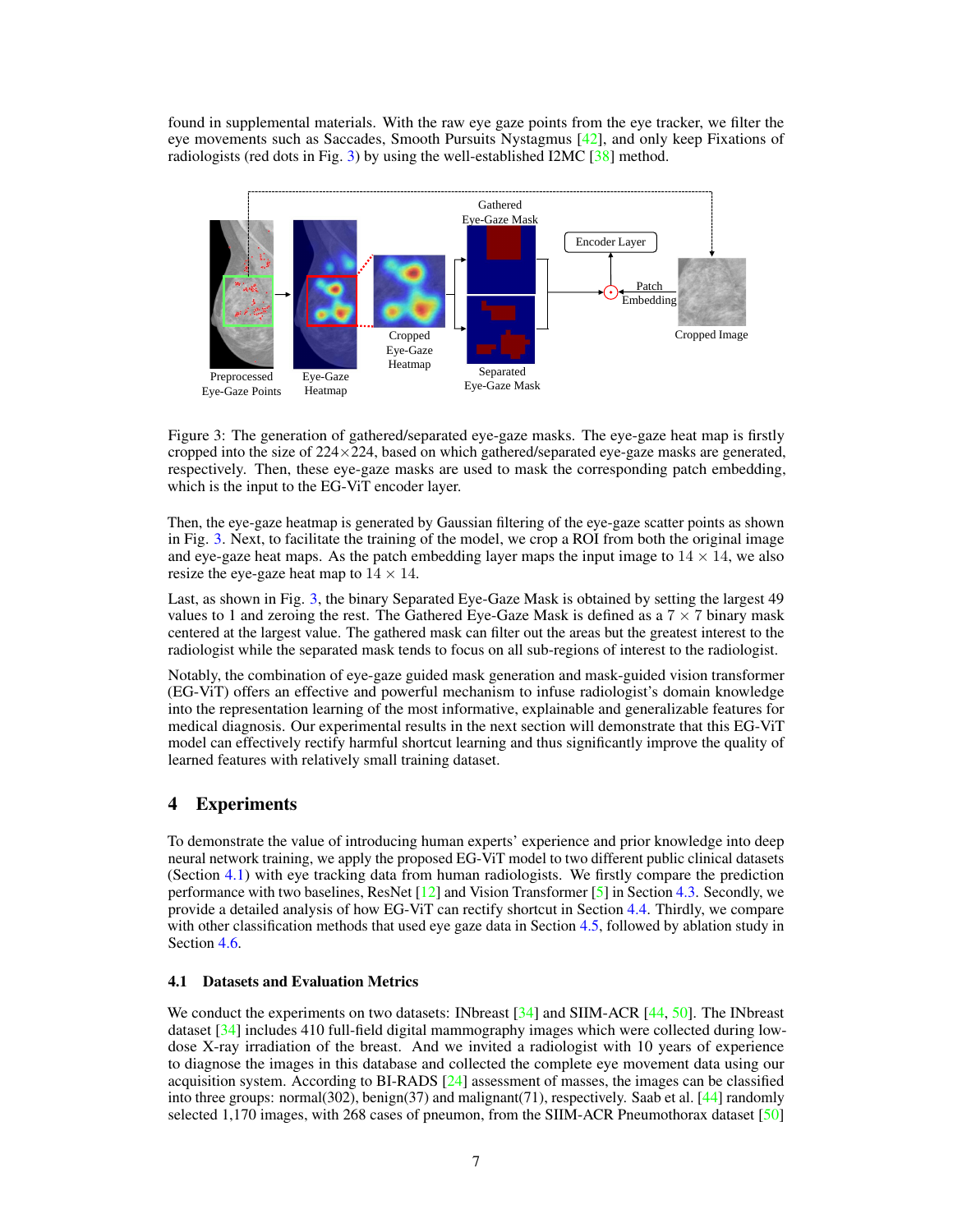<span id="page-7-1"></span>Table 1: The disease prediction accuracy compared with baseline ResNet and ViT model in terms of Accuracy, F1 and AUC scores. The number of parameters in each model is also reported. Red and blue denote the best and the second-best results, respectively.

| Method           | Params | INbreast $\lceil 34 \rceil$ |                               |                               | $SIIM-ACR [50]$ |       |       |
|------------------|--------|-----------------------------|-------------------------------|-------------------------------|-----------------|-------|-------|
|                  |        | Acc                         | F1.                           | AUC Acc.                      |                 | F1    | AUC.  |
| ResNet-18 $[12]$ | 11M    |                             | 84.34 85.55 89.04 71.67 67.85 |                               |                 |       | 72.42 |
| ResNet-50 [12]   | 24M    |                             | 91.57 91.92 94.62 69.17       |                               |                 | 67.3  | 69.25 |
| ResNet-101 [12]  | 43M    |                             | 92.07 92.55 91.52 70.83 65.33 |                               |                 |       | 70.31 |
| ViT-S $[5]$      | 22M    | 83.13                       |                               | 81.06 85.36 81.20 81.62 74.46 |                 |       |       |
| ViT-B $[5]$      | 89M    |                             | 87.95 81.35 90.86 86.00       |                               |                 | 73.69 | 86.67 |
| EG-ViT (ours)    | 22M    | 92.77                       | 92.81                         |                               | 94.16 85.60     | 84.87 | 74.10 |

and collected gaze data from three radiologists. We randomly split the dataset into 80% and 20% as training and testing dataset. For each experiment, we report the accuracy (ACC), F1-score (F1) and area under curve (AUC) on test dataset.

#### 4.2 Implementation Details

We train 70 epochs with 0.0001 initial learning rate and choose a cosine decay learning rate scheduler and 8 epochs of warm-up. An Adam optimizer with a batch size of 64 are applied in our study. For the INbreast dataset [\[34\]](#page-12-3), images and corresponding eye-gaze heatmap are with resolution of  $3000 \times 4000$  pixels. For a better performance, we crop the ROI images as input images. For images with masses (include benign and malignant classes), we only crop the ROI containing the mass area as a sample. Since there are multiple masses within a single image, we count the two immediately adjacent masses as just one ROI, and finally obtain a total of 114 ROIs of mass in 108 images, of which 40 are benign and 74 are malignant. Considering the larger image field of view, we choose the size of ROI as  $1024 \times 1024$ . For the normal category without mass, we randomly crop only one ROI image for each image. Therefore, we obtain 302 normal, 40 benign and 74 malignant samples. The INbreast dataset [\[34\]](#page-12-3) is divided into training and testing dataset based on samples instead of images. To balance the numbers of training samples of each category, we randomly crop the ROI 8 times for benign category and 4 times for malignant category, that is, the mass will appear at random location in the ROI images. Note that, for benign and malignant case in testing sets, the mass is centered in ROI image. Finally, the training dataset contains a total of 482 normal samples, 512 benign mass samples, and 472 malignant mass samples. We also use [\[59\]](#page-13-14) to perform contrast enhancement twice with different threshold parameters for each cropped image in training sets. The cropped ROI images are both resized to  $224 \times 224$  pixels finally. For the SIIM-ACR dataset [\[50\]](#page-13-3), the eye-gaze heat map and X-ray images are simply resized to  $224 \times 224$  pixels with no ROI cropping.

#### <span id="page-7-0"></span>4.3 Comparison with Baselines

Here, we adopt ResNet [\[12\]](#page-11-15) and Vision Transformer [\[5\]](#page-10-0) as two baselines for comparison. The baseline model was pre-trained on ImageNet dataset [\[4\]](#page-10-6) and fine-tuned on the two clinical dataset. The experimental results and parameters of each model are reported in Table [1.](#page-7-1) On the INbreast dataset [\[34\]](#page-12-3), our EG-ViT model uses a relatively small number of parameters. Our model outperforms all the baselines in terms of F1 scores. We also compare with two baseline ViT models, ViT-S and ViT-B. Among them, ViT-S use 384 as hidden size and 12 encoder layers, ViT-B use 768 as hidden size and 12 encoder layers. It is observed that the performance of the two baseline ViT models is inferior to that of ResNets. This is because ViT has a more complex model architecture as well as a larger function space than ResNet and lacks some inductive biases that only CNNs have, making it difficult to pre-train and fine-tune on a small dataset like INbreast [\[34\]](#page-12-3). However, with the guidance of eye-gaze from the radiologist, the performance of ViT-based EG-ViT model is significantly improved, which suggests that eye-gaze serves as a strong prior guidance to assist network training and reduces the potential over-fitting problem caused by insufficient samples.

On the SIIM-ACR dataset [\[50\]](#page-13-3), EG-ViT outperforms all the other methods in F1 measure, and ViT-B has higher accuracy and AUC score than the rest of the models. However, ViT-B has a much larger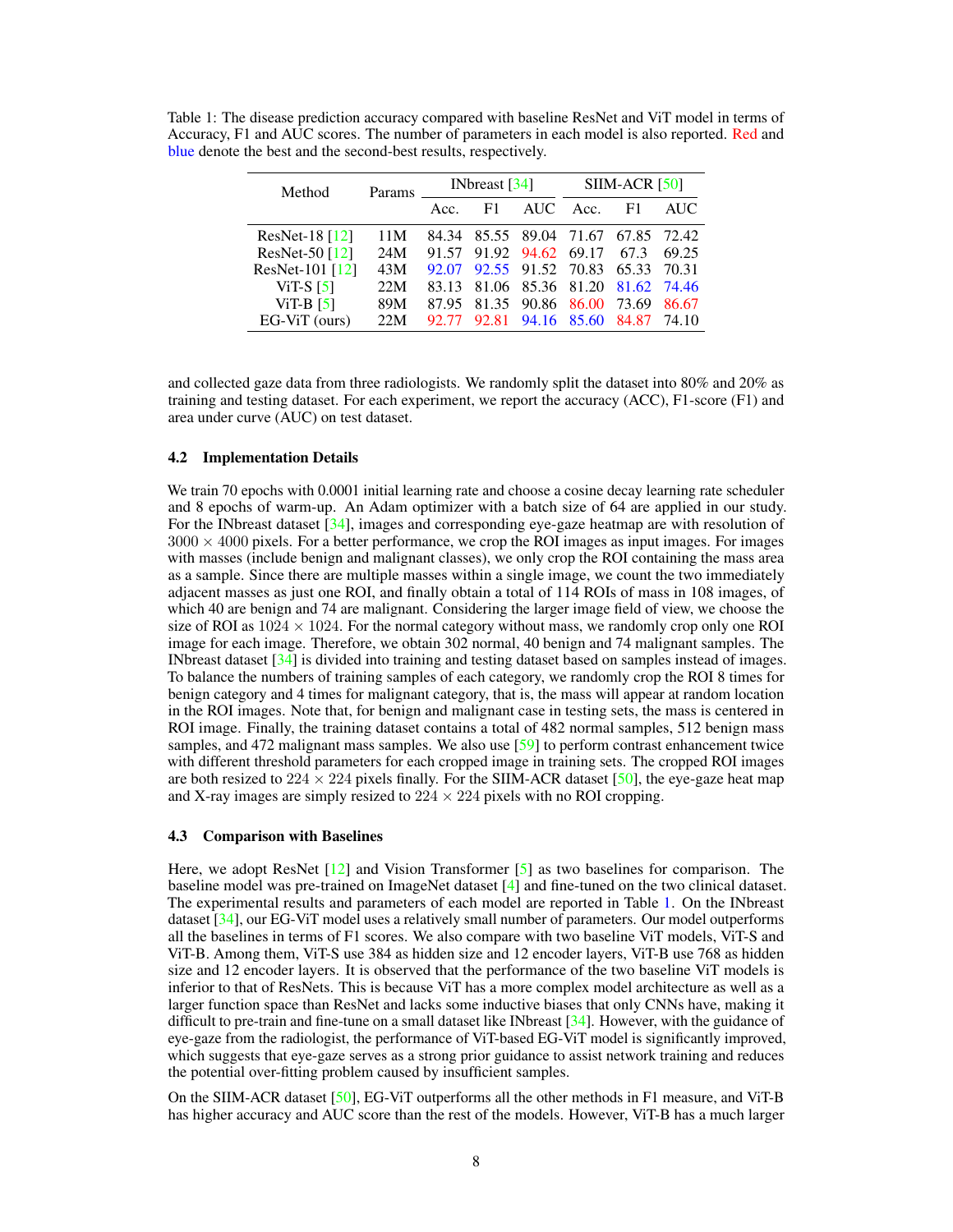

(b) Enhanced by Eye-Gaze

<span id="page-8-1"></span>Figure 4: (a) Harmful shortcut learning rectified by eye gaze guidance. (b) Useful feature learning enhanced by eye gaze guidance. In each panel of (a) and (b), the first row is the source image, the second row is the attention map of ViT obtained using Grad-CAM, and the third row is the attention map of EG-ViT. Each column corresponds to the same example.

number of parameters and is more difficult to train, while EG-ViT is smaller and achieves essentially the same level of accuracy as the larger model.

## <span id="page-8-0"></span>4.4 Evaluation of Shortcut Rectification

In this subsection, we evaluate the performance of EG-ViT model in rectifying the shortcut learning both qualitatively and quantitatively. For better visualization of the comparison, we employ the Grad-CAM module [\[45\]](#page-13-15) to generate the network attention map. Grad-CAM uses gradient to calculate the attention map of the model, which does not require any changes to the model structure and thus can be easily deployed to the ViT model.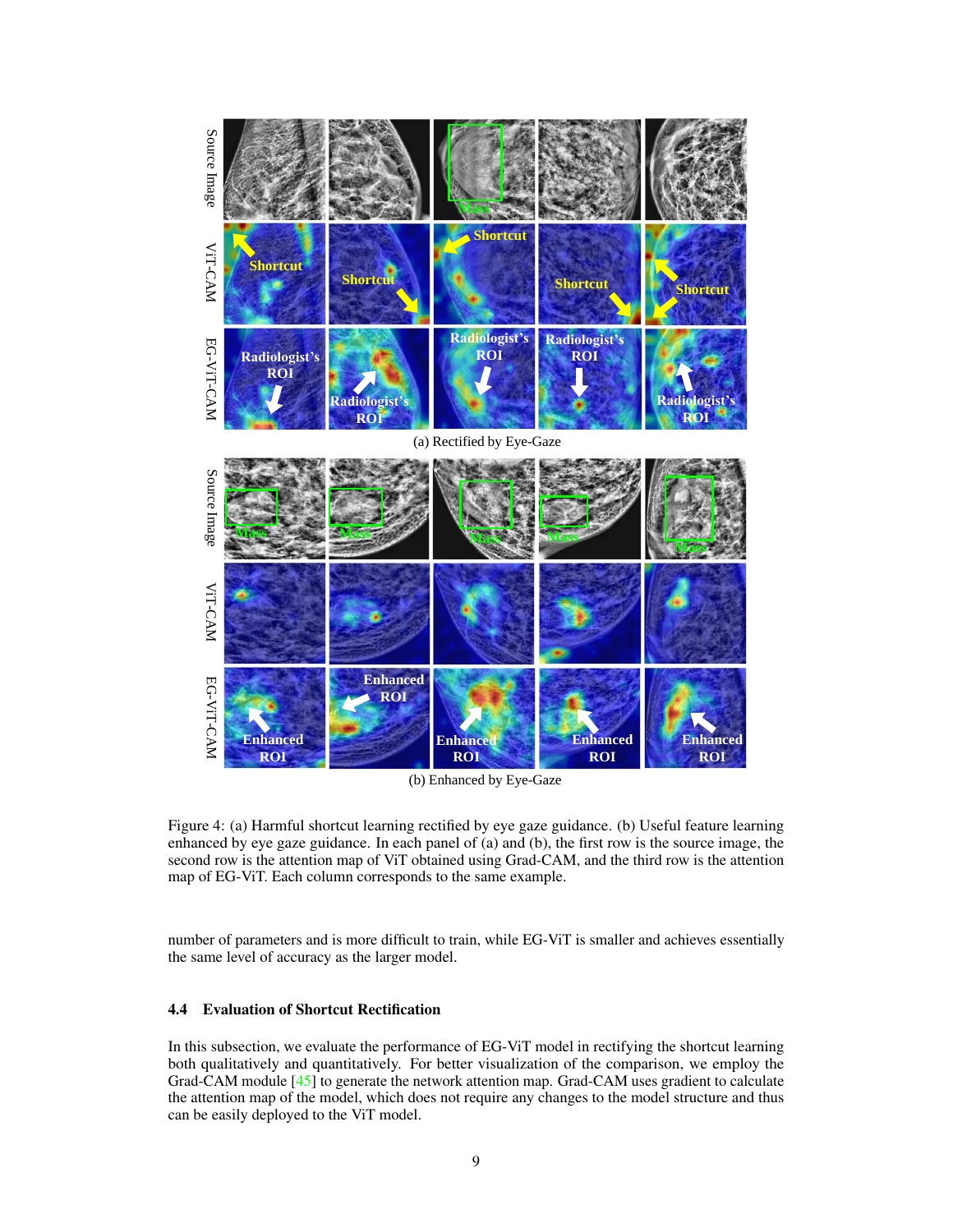| Method                 |     | INbreast $[34]$ |             | $SIIM-ACR [50]$ |                                     |       |  |
|------------------------|-----|-----------------|-------------|-----------------|-------------------------------------|-------|--|
|                        | Acc | F1.             | AUC Acc. F1 |                 |                                     | AUC.  |  |
| $ResNet-18+Gaze$ [53]  |     |                 |             |                 | 86.74 88.32 91.48 70.0 70.07        | 68.94 |  |
| $ResNet-50+Gaze [53]$  |     |                 |             |                 | 90.36 90.95 93.06 70.83 69.22 70.58 |       |  |
| $ResNet-101+Gaze$ [53] |     |                 |             |                 | 91.57 91.92 94.62 72.5 71.22 72.66  |       |  |
| U-Net+Gaze $[13]$      |     |                 |             |                 | 86.07 85.36 92.98 81.10 80.33 68.84 |       |  |
| $EG-ViT$ (ours)        |     |                 |             |                 | 92.77 92.81 94.16 85.60 84.87 74.10 |       |  |

<span id="page-9-2"></span>Table 2: Comparison with other eye-gaze-guided networks. Red and blue denote the best and the second-best results, respectively.

Table 3: Comparison of performance using different masks. Red and blue denote the best and the second-best results, respectively.

<span id="page-9-3"></span>

| Method                                                      | INbreast $\left[34\right]$ |  |                    | $SIIM-ACR [50]$ |  |      |  |
|-------------------------------------------------------------|----------------------------|--|--------------------|-----------------|--|------|--|
|                                                             | Acc                        |  | F1 AUC Acc. F1 AUC |                 |  |      |  |
| ViT-S [5] (Baseline) 83.13 81.06 85.36 81.20 81.62 74.46    |                            |  |                    |                 |  |      |  |
| Gathered Grad-CAM Mask 83.13 84.08 90.36 82.00 76.54 57.71  |                            |  |                    |                 |  |      |  |
| Separated Grad-CAM Mask 83.13 84.13 89.65 82.40 79.74 64.18 |                            |  |                    |                 |  |      |  |
| Gathered Eye Gaze Mask 79.52 81.45 88.89 84.00 81.58        |                            |  |                    |                 |  | 65.9 |  |
| Separated Eye Gaze Mask 92.77 92.81 94.16 85.6 84.87 74.1   |                            |  |                    |                 |  |      |  |

Fig. [4](#page-8-1) shows two ways of rectification by our EG-ViT model for qualitative comparison. In Fig. [4\(](#page-8-1)a), the source images are shown in the first row. The Grad-CAM maps from fine-tuned vanilla ViT model and from EG-ViT are demonstrated in the second and third rows, respectively. It is observed that without the expert's domain knowledge, ViT model is likely to make classification decisions from the areas that are related to regions, such as background edge, other than valid human tissues. However, with the help of visual attention from radiologists, the EG-ViT model is guided to the meaningful areas, such as the inner mammary region. Fig. [4\(](#page-8-1)b) demonstrates the cases that EG-ViT model guides and enhances the model's attention to the radiologist's ROI. The regions with mass are more emphasized by EG-ViT compared with vanilla ViT, which makes the decision of the model more interpretable. To measure the improvement of EG-ViT model quantitatively, we manually check the Grad-CAM to examine if the harmful shortcuts exist in ViT and are rectified by EG-ViT in INbreast dataset  $[34]$ . We find that EG-ViT has a significant improvement on  $64\%$  (264 cases) of all 410 cases compared with ViT. Among them, 151 cases are significantly corrected and 113 are significantly enhanced. Therefore, the radiologist's attention plays a crucial role in shortcut rectification.

#### <span id="page-9-0"></span>4.5 Comparison with Eye-Gazed based Classification Network

In this subsection, we compare our EG-ViT model with two recent studies that also utilized eye-gaze for medical image classification tasks  $[53, 13]$  $[53, 13]$  $[53, 13]$ . In  $[53]$ , ResNet  $[12]$  was used as the classification backbone, with which visual attention from eye-gaze data was incorporated to enhance osteoarthritis assessment on knee X-ray images. Karargyris et al. [\[13\]](#page-11-2) used a U-Net structure to classify three chest diseases. And the model also can output attention map to compare with human attention map. We train these two methods for the disease classification task on INbreast  $[34]$  and SIIM-ACR  $[50]$ , respectively. As shown in Table [2,](#page-9-2) our proposed EG-ViT model outperforms the other methods on both INbreast [\[34\]](#page-12-3) and SIIM-ACR datasets [\[50\]](#page-13-3) in terms of most metrics, except for AUC for INbreast [\[34\]](#page-12-3), on which our model yields the second-best performance. It can be seen that the aid of eye-gaze heat map can improve the performance of ViT model on small datasets, even beyond the CNN models.

#### <span id="page-9-1"></span>4.6 Ablation Study

In this subsection, we discuss the effect of the eye gaze mask. As shown in Fig. [3,](#page-6-0) we conduct comparative experiments on separated position mask and gathered position mask. The comparison of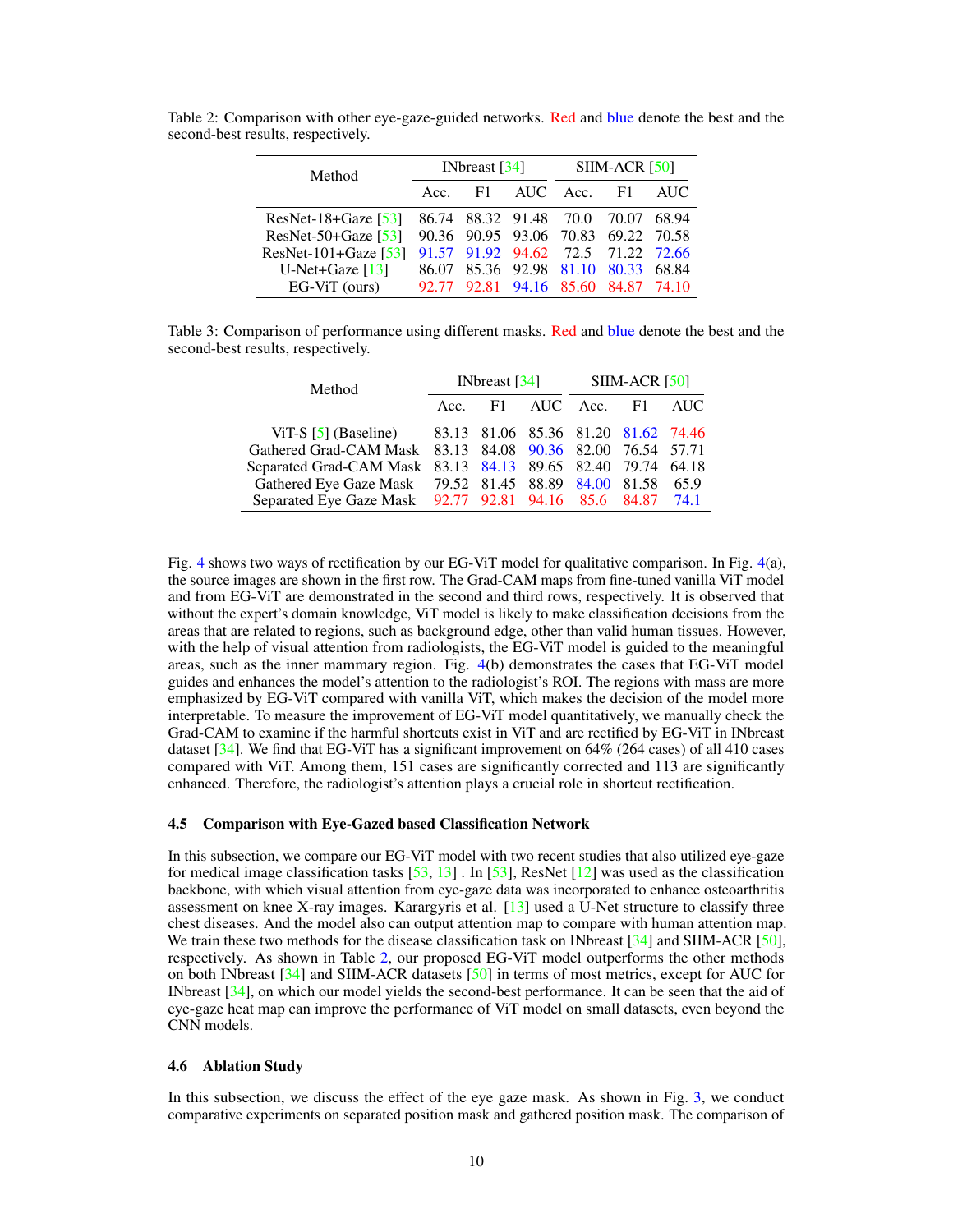performance using these two types of masks is shown in Table [3.](#page-9-3) The first row of the table shows the results of training with the ViT-S [\[5\]](#page-10-0). In the second and third rows, we use the Grad-CAM generated by the network and compare the effect of gathered and separated position masks, and the fourth and fifth rows show the comparison of the two masks generated by human attention heat-map. In our experiments on both datasets, we find that the separated Grad-CAM mask is slightly better than the gathered one, especially for eye gaze mask. This could be attributed to that separated regions have the advantage of helping the model learn the relationship between features that are further apart in larger images. Also, when a radiologist has strong prior knowledge in the region out of the mask, the eye gaze mask will have a more scattered distribution, due to the flexibility of human attention itself and the different reading patterns of experts. We also see that the result of gathered gaze position masks is worse than Grad-CAM mask on the INbreast dataset [\[34\]](#page-12-3). This may be related to the radiologists' individualized reading habits. Specifically, if the radiologists' gaze points are spread out and the saccade path is long, then the use of a gathered position mask will ignore the features at the other locations where the radiologists focus on. We will continue to optimize the way that gaze mask is generated when we collect more eye gaze data from radiologists in the future.

## 5 Conclusion

In this paper, we proposed a novel eye-gaze-guided vision transformer (EG-ViT) to infuse human expert's intelligence and domain knowledge into the training of deep neural networks. This EG-ViT model is designed and implemented via the combination of eye-gaze guided mask generation and mask-guided vision transformer. The experiments on the INbreast [\[34\]](#page-12-3) and SIIM-ACR [\[50\]](#page-13-3) datasets demonstrated that radiologist's visual attention can effectively guide the EG-ViT model to concentrate on regions with potential pathology and achieve much better performance compared with baselines. In particular, our EG-ViT model successfully rectifies the harmful shortcut learning and significantly improves the model's interpretability, generalizability, and performance. Overall, this work contributes novel insights and a concrete new method for advancing current artificial intelligence paradigms by infusing human intelligence. Our future works include extending and evaluating the EG-ViT framework on other types of images, e.g., natural images, with eye-tracking data for few-shot learning problems and various downstream tasks.

## References

- <span id="page-10-2"></span>[1] Amodei, D., Olah, C., Steinhardt, J., Christiano, P., Schulman, J., Mané, D.: Concrete problems in ai safety. arXiv preprint arXiv:1606.06565 (2016)
- <span id="page-10-4"></span>[2] Chen, X., Hsieh, C.J., Gong, B.: When vision transformers outperform resnets without pretraining or strong data augmentations. arXiv preprint arXiv:2106.01548 (2021)
- <span id="page-10-1"></span>[3] Dancette, C., Cadene, R., Teney, D., Cord, M.: Beyond question-based biases: Assessing multimodal shortcut learning in visual question answering. In: Proceedings of the IEEE/CVF International Conference on Computer Vision. pp. 1574–1583 (2021)
- <span id="page-10-6"></span>[4] Deng, J., Dong, W., Socher, R., Li, L.J., Li, K., Fei-Fei, L.: Imagenet: A large-scale hierarchical image database. In: 2009 IEEE conference on computer vision and pattern recognition. pp. 248–255. Ieee (2009)
- <span id="page-10-0"></span>[5] Dosovitskiy, A., Beyer, L., Kolesnikov, A., Weissenborn, D., Zhai, X., Unterthiner, T., Dehghani, M., Minderer, M., Heigold, G., Gelly, S., et al.: An image is worth 16x16 words: Transformers for image recognition at scale. arXiv preprint arXiv:2010.11929 (2020)
- <span id="page-10-5"></span>[6] Drew, T., Evans, K.K., Võ, M.L.H., Jacobson, F.L., Wolfe, J.M.: Informatics in radiology: What can you see in a single glance and how might this guide visual search in medical images? Radiographics 33, 263–274 (2013)
- <span id="page-10-3"></span>[7] Du, M., Manjunatha, V., Jain, R., Deshpande, R., Dernoncourt, F., Gu, J., Sun, T., Hu, X.: Towards interpreting and mitigating shortcut learning behavior of nlu models. arXiv preprint arXiv:2103.06922 (2021)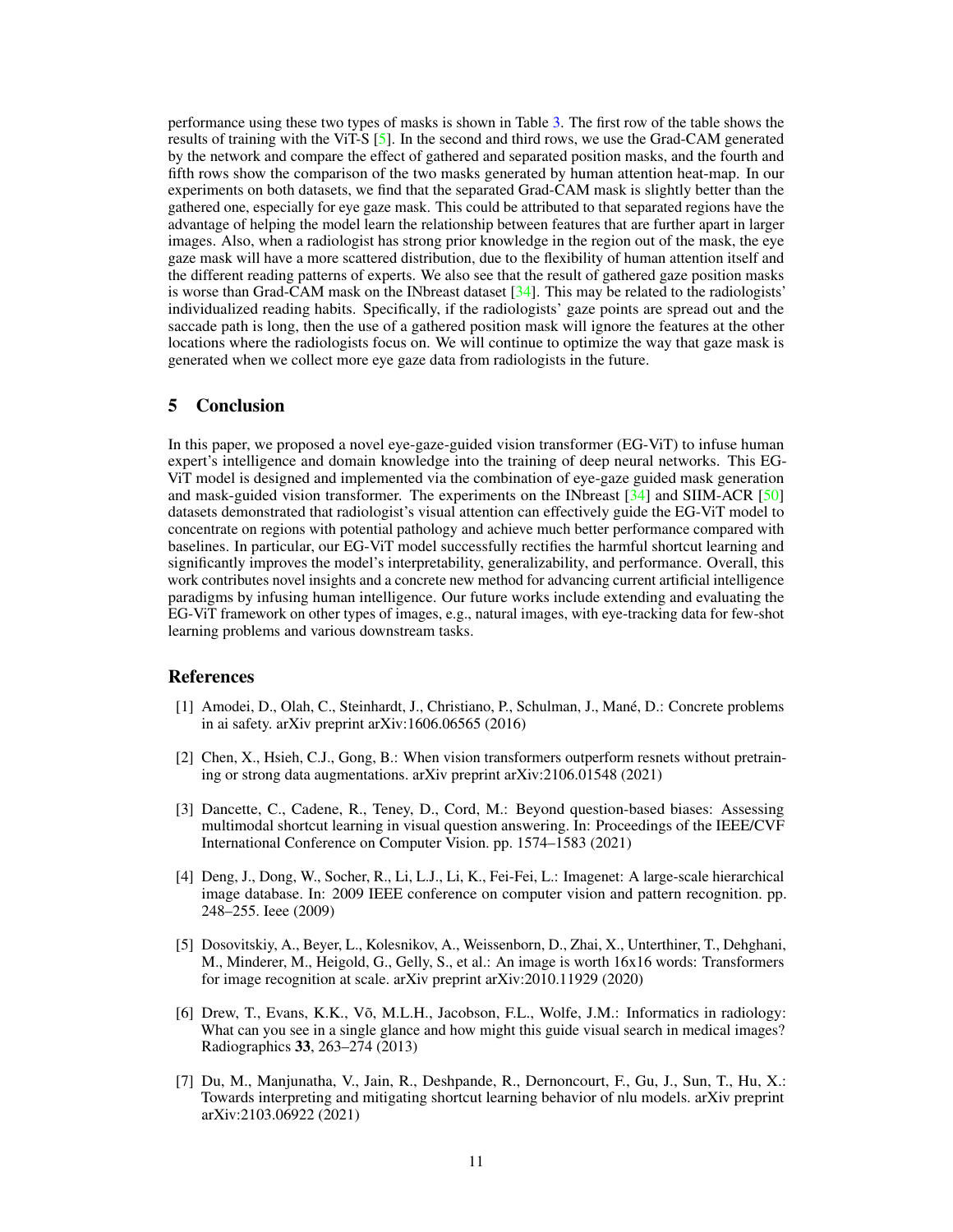- <span id="page-11-1"></span>[8] Geirhos, R., Jacobsen, J.H., Michaelis, C., Zemel, R., Brendel, W., Bethge, M., Wichmann, F.A.: Shortcut learning in deep neural networks. Nature Machine Intelligence 2(11), 665–673 (2020)
- <span id="page-11-3"></span>[9] Han, K., Wang, Y., Chen, H., Chen, X., Guo, J., Liu, Z., Tang, Y., Xiao, A., Xu, C., Xu, Y., et al.: A survey on vision transformer. IEEE Transactions on Pattern Analysis and Machine Intelligence (2022)
- <span id="page-11-5"></span>[10] Hassani, A., Walton, S., Shah, N., Abuduweili, A., Li, J., Shi, H.: Escaping the big data paradigm with compact transformers. arXiv preprint arXiv:2104.05704 (2021)
- <span id="page-11-16"></span>[11] He, K., Chen, X., Xie, S., Li, Y., Dollár, P., Girshick, R.: Masked autoencoders are scalable vision learners (2021)
- <span id="page-11-15"></span>[12] He, K., Zhang, X., Ren, S., Sun, J.: Deep residual learning for image recognition. In: Proceedings of the IEEE Conference on Computer Vision and Pattern Recognition (CVPR) (June 2016)
- <span id="page-11-2"></span>[13] Karargyris, A., Kashyap, S., Lourentzou, I., Wu, J.T., Sharma, A., Tong, M., Abedin, S., Beymer, D., Mukherjee, V., Krupinski, E.A., et al.: Creation and validation of a chest x-ray dataset with eye-tracking and report dictation for ai development. Scientific data 8(1), 1–18 (2021)
- <span id="page-11-13"></span>[14] Karargyris, A., Kashyap, S., Lourentzou, I., Wu, J.T., Sharma, A., Tong, M.H., Abedin, S., Beymer, D., Mukherjee, V., Krupinski, E.A., Moradi, M.: Creation and validation of a chest x-ray dataset with eye-tracking and report dictation for ai development. Scientific Data 8, 92–92 (2021)
- <span id="page-11-11"></span>[15] Kok, E.M., de Bruin, A.B.H., Robben, S.G.F., van Merriënboer, J.J.G.: Looking in the same manner but seeing it differently: Bottom-up and expertise effects in radiology. Applied Cognitive Psychology 26, 854–862 (2012)
- <span id="page-11-12"></span>[16] Kok, E.M., Jarodzka, H.: Before your very eyes: the value and limitations of eye tracking in medical education. Medical Education 51, 114–122 (2017)
- <span id="page-11-7"></span>[17] Krishnan, K.S., Krishnan, K.S.: Vision transformer based covid-19 detection using chest x-rays. In: 2021 6th International Conference on Signal Processing, Computing and Control (ISPCC). pp. 644–648. IEEE (2021)
- <span id="page-11-8"></span>[18] Krupinski, E.A.: Current perspectives in medical image perception. Attention Perception & Psychophysics 72(5), 1205–1217 (2010)
- <span id="page-11-10"></span>[19] Krupinski, E.A.: Visual scanning patterns of radiologists searching mammograms. Academic Radiology 3, 137–144 (1996)
- <span id="page-11-9"></span>[20] Kundel, H.L., Nodine, C.F., Conant, E.F., Weinstein, S.P.: Holistic component of image perception in mammogram interpretation: gaze-tracking study. Radiology 242, 396–402 (2007)
- <span id="page-11-0"></span>[21] LeCun, Y., Bengio, Y., Hinton, G.: Deep learning. nature 521(7553), 436–444 (2015)
- <span id="page-11-14"></span>[22] Li, S., Sui, X., Fu, J., Fu, H., Luo, X., Feng, Y., Xu, X., Liu, Y., Ting, D.S., Goh, R.S.M.: Few-shot domain adaptation with polymorphic transformers. In: International Conference on Medical Image Computing and Computer-Assisted Intervention. pp. 330–340. Springer (2021)
- <span id="page-11-6"></span>[23] Li, Y., Zhang, K., Cao, J., Timofte, R., Van Gool, L.: Localvit: Bringing locality to vision transformers. arXiv preprint arXiv:2104.05707 (2021)
- <span id="page-11-17"></span>[24] Liberman, L., Menell, J.H.: Breast imaging reporting and data system (bi-rads). Radiologic Clinics of North America 40, 409–430 (2002)
- <span id="page-11-4"></span>[25] Liu, Z., Lin, Y., Cao, Y., Hu, H., Wei, Y., Zhang, Z., Lin, S., Guo, B.: Swin transformer: Hierarchical vision transformer using shifted windows. In: Proceedings of the IEEE/CVF International Conference on Computer Vision. pp. 10012–10022 (2021)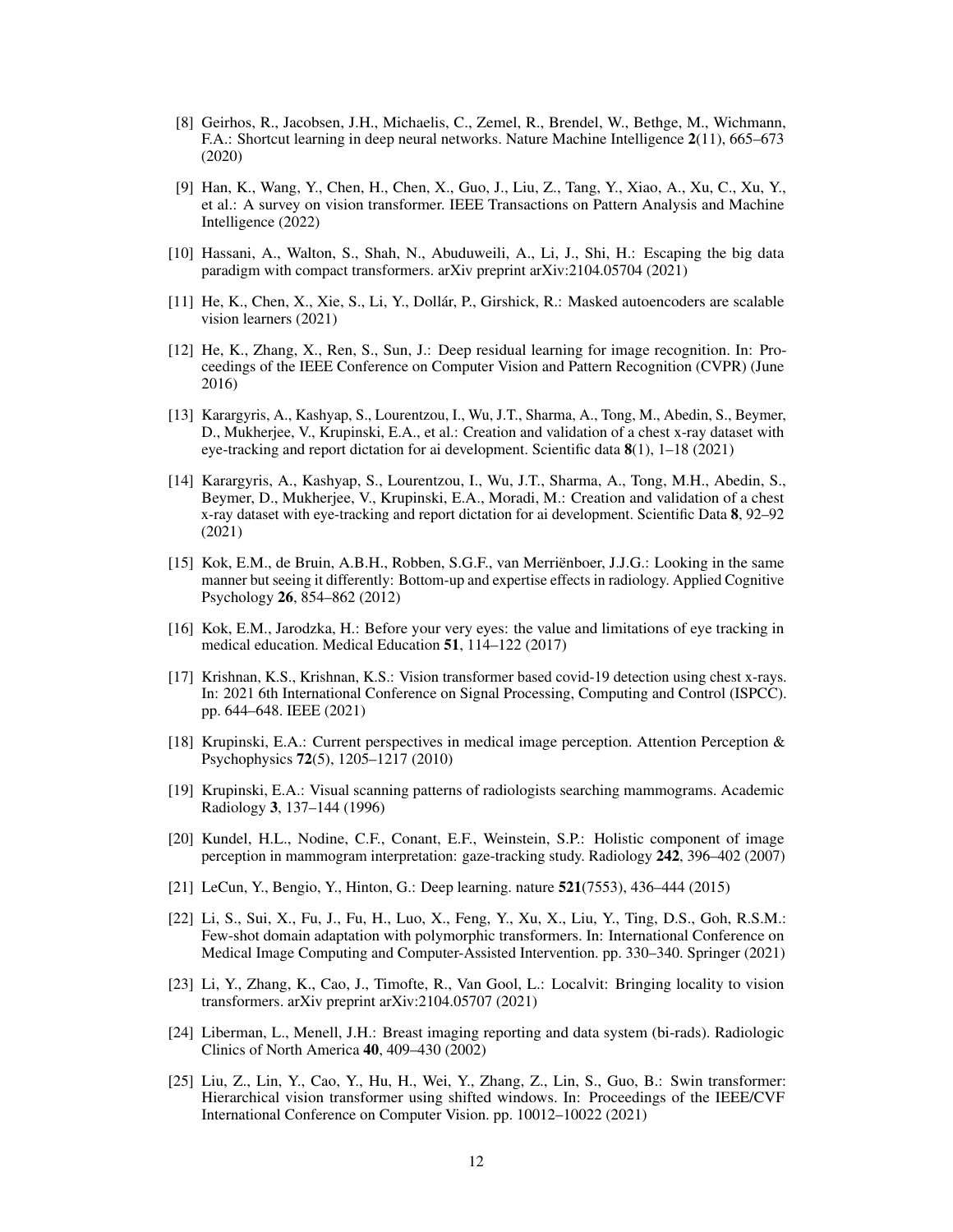- <span id="page-12-1"></span>[26] Luo, L., Chen, H., Xiao, Y., Zhou, Y., Wang, X., Vardhanabhuti, V., Wu, M., Heng, P.A.: Rethinking annotation granularity for overcoming deep shortcut learning: A retrospective study on chest radiographs. arXiv preprint arXiv:2104.10553 (2021)
- <span id="page-12-0"></span>[27] Luo, X., Wei, L., Wen, L., Yang, J., Xie, L., Xu, Z., Tian, Q.: Rectifying the shortcut learning of background for few-shot learning. Advances in Neural Information Processing Systems 34 (2021)
- <span id="page-12-13"></span>[28] Ma, T., Zhang, A.: Affinitynet: semi-supervised few-shot learning for disease type prediction. In: Proceedings of the AAAI conference on artificial intelligence. vol. 33, pp. 1069–1076 (2019)
- <span id="page-12-11"></span>[29] Mall, S., Brennan, P.C., Mello-Thoms, C.: Modeling visual search behavior of breast radiologists using a deep convolution neural network. Journal of medical imaging 5, 035502–035502 (2018)
- <span id="page-12-12"></span>[30] Mall, S., Krupinski, E., Mello-Thoms, C.: Missed cancer and visual search of mammograms: what feature-based machine-learning can tell us that deep-convolution learning cannot. In: Medical Imaging 2019: Image Perception, Observer Performance, and Technology Assessment. vol. 10952, pp. 281–287. SPIE (2019)
- <span id="page-12-5"></span>[31] McCoy, R.T., Pavlick, E., Linzen, T.: Right for the wrong reasons: Diagnosing syntactic heuristics in natural language inference. arXiv preprint arXiv:1902.01007 (2019)
- <span id="page-12-4"></span>[32] Minderer, M., Bachem, O., Houlsby, N., Tschannen, M.: Automatic shortcut removal for self-supervised representation learning. In: International Conference on Machine Learning. pp. 6927–6937. PMLR (2020)
- <span id="page-12-9"></span>[33] Mondal, A.K., Bhattacharjee, A., Singla, P., Prathosh, A.: xvitcos: Explainable vision transformer based covid-19 screening using radiography. IEEE Journal of Translational Engineering in Health and Medicine 10, 1–10 (2021)
- <span id="page-12-3"></span>[34] Moreira, I., Amaral, I., Domingues, I., Cardoso, A., Cardoso, M.J., Cardoso, J.S.: Inbreast: toward a full-field digital mammographic database. Academic Radiology 19, 236–248 (2012)
- <span id="page-12-7"></span>[35] Nauta, M., Walsh, R., Dubowski, A., Seifert, C.: Uncovering and correcting shortcut learning in machine learning models for skin cancer diagnosis. Diagnostics 12(1), 40 (2022)
- <span id="page-12-6"></span>[36] Niven, T., Kao, H.Y.: Probing neural network comprehension of natural language arguments. arXiv preprint arXiv:1907.07355 (2019)
- <span id="page-12-10"></span>[37] Nodine, C.F., Kundel, H.L.: Using eye movements to study visual search and to improve tumor detection. Radiographics 7, 1241–1250 (1987)
- <span id="page-12-17"></span>[38] Nyström, M., Holmqvist, K.: An adaptive algorithm for fixation, saccade, and glissade detection in eyetracking data. Behavior research methods 42(1), 188–204 (2010)
- <span id="page-12-8"></span>[39] Park, S., Kim, G., Oh, Y., Seo, J.B., Lee, S.M., Kim, J.H., Moon, S., Lim, J.K., Ye, J.C.: Vision transformer for covid-19 cxr diagnosis using chest x-ray feature corpus. arXiv preprint arXiv:2103.07055 (2021)
- <span id="page-12-14"></span>[40] Puch, S., Sánchez, I., Rowe, M.: Few-shot learning with deep triplet networks for brain imaging modality recognition. In: Domain Adaptation and Representation Transfer and Medical Image Learning with Less Labels and Imperfect Data, pp. 181–189. Springer (2019)
- <span id="page-12-2"></span>[41] Robinson, C., Trivedi, A., Blazes, M., Ortiz, A., Desbiens, J., Gupta, S., Dodhia, R., Bhatraju, P.K., Liles, W.C., Lee, A., et al.: Deep learning models for covid-19 chest x-ray classification: Preventing shortcut learning using feature disentanglement. medRxiv (2021)
- <span id="page-12-16"></span>[42] Robinson, D.A.: The oculomotor control system: A review. Proceedings of the IEEE 56(6), 1032–1049 (1968)
- <span id="page-12-15"></span>[43] Russakovsky, O., Deng, J., Su, H., Krause, J., Satheesh, S., Ma, S., Huang, Z., Karpathy, A., Khosla, A., Bernstein, M.S., Berg, A.C., Fei-Fei, L.: Imagenet large scale visual recognition challenge. arXiv: Computer Vision and Pattern Recognition (2014)